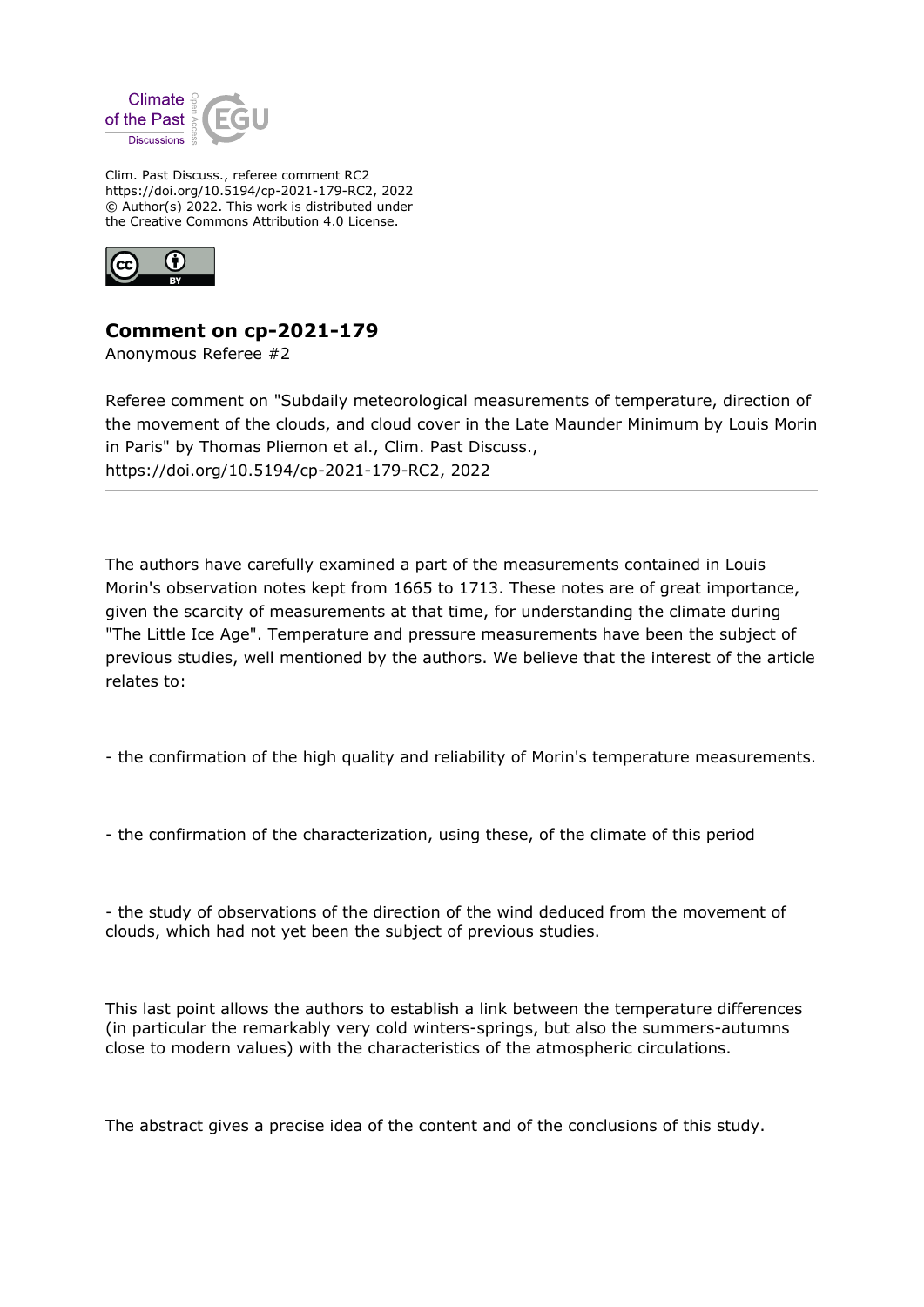Morin's Manuscript, which can be consulted at the Institut de France and has already been used by several of the authors cited in reference, includes observations up to 1713. We are surprised that the authors of the article could not use a complete copy of Morin's manuscript or even failing that, did not use in their analysis the data from 1710 to 1713 published in volume 2 of the 1992 note by Legrand and Legoff, cited in the article.

To be more in conformity with the title of the article, it would be desirable to include these data de 1710 à 1713 in the study or otherwise to modify the title of the article in : "Subdaily meteorological measurements of temperature, direction of the movement of the clouds, and cloud by Louis Morin in Paris from 1665 to 1709".

Some other points, indicated below, seem to us to be able to be improved:

Line 87: it would be preferable to indicate here only the Fontenelle reference. The same passage quoted by Legrand and Le Goff is taken from the original in French

Line 142 to 164. The authors seem to have completely adopted the method developed by Legrand and Le Goff, 1992 to convert Morin's measurements into °C, a method explained in 10 pages. In this article, the summary which is given in 21 lines does not make it possible to understand the principle, in particular that the 2 periods indicated in line 155 are the years of observation of Morin from 1676 to 1712 and those of the Observatory of Paris from 1816 to 1852 considered to have identical average maximum and minimum temperatures. Are the values  $\hat{a} \Box \Box \hat{a} \Box \Box$  <sup>o</sup>C recalculated by the authors identical to those published in volume 2 of the book by Legrand and Le Goff?

Line 164 and 165: "Rousseau, 2009" and not "Rousseau, 2013"

Line 166: "grape harvest dates" and not "harvest date"

Line 172: "monthly" instead of "daily".

Line 171 and Figure 4: .

The assessment of a bias in Morin's measurements from 1776 to 1780, which may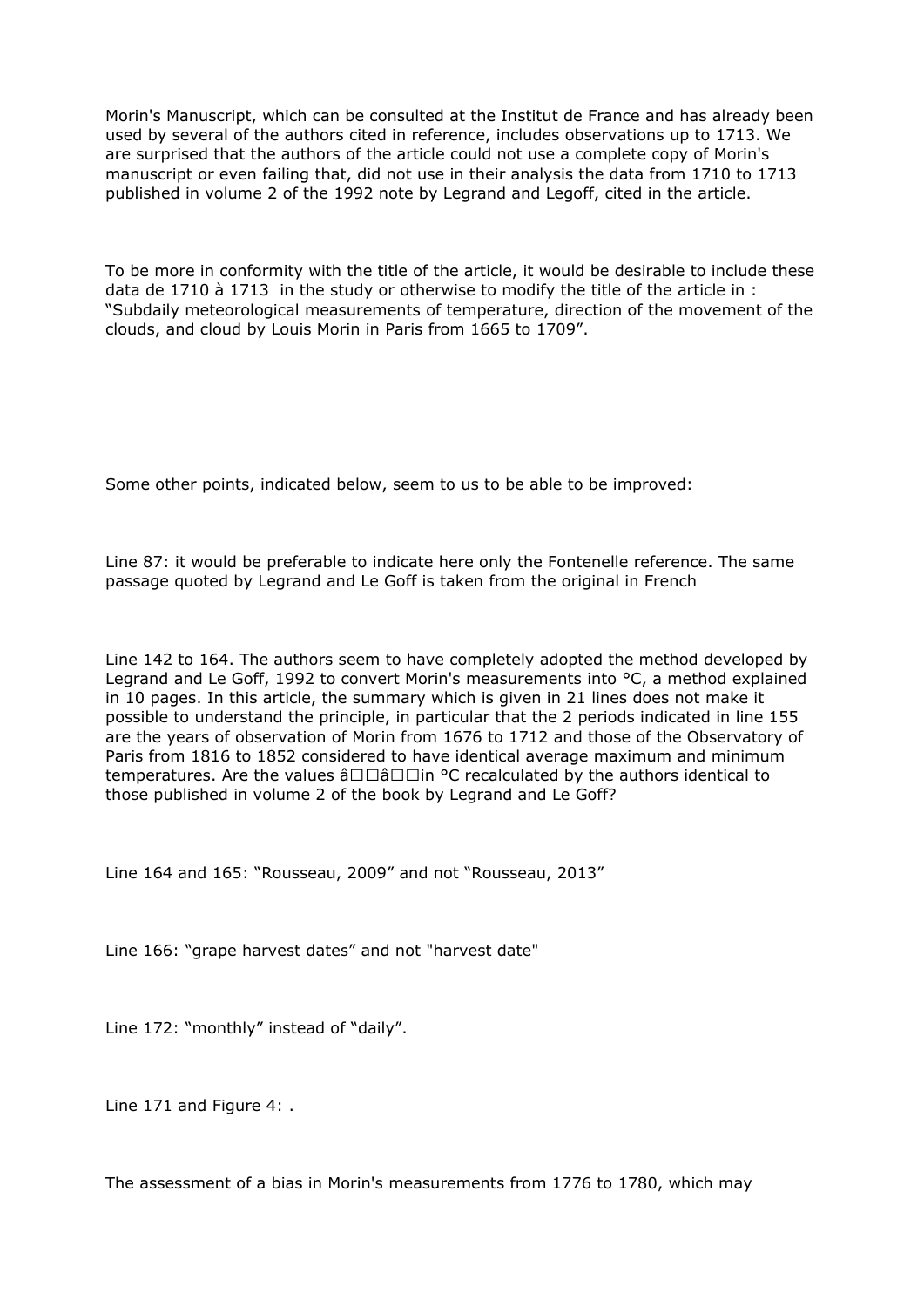possibly be taken into account for the calculation of monthly temperatures, is different according to Figure 4 of this article or Figure 1 of the article Rousseau, 2009. It seems that value for 1677 of harvest dates in Beaune used in the article (series of Labbé et al) is not in agreement with the chronology of the temperatures of Morin, which is in phase with the chronology of the Dijon series (series taken from Angot) used in Rousseau, 2009.

Line 177 to 179: Writing too technical, difficult to understand. In addition it seems that this smoothing of the data does not allow better readability, the curves somewhat masking the raw data. Wouldn't a data visualization for Figure 5, 8 and 9 similar to that used in Figure 4 be better?

Line 204 and figure A1: For comparison it would be interesting to provide for the Meteoblue data from 1986 to 2015 the 2 Figures similar to those of appendix A1 concerning the Morin data.

Line 221 and figure 3: Is the same difference observed between morning, noon and evening on the Meteoblue data? Morning, noon and evening Meteoblue curves could be shown in Figure 3.

Line 235 and figure A2B: the differences noted in the thermal amplitude illustrated in the A2b would deserve comments and undoubtedly a more in-depth study (on a finer scale than the year), which could possibly make it possible to detect more precisely ruptures of the homogeneity of the series, the extreme values  $\hat{a}\Box\Box\hat{a}\Box\Box b$ eing more sensitive to the local environment of the observation. Figure A2b seems to indicate breaks around 1680, 1690, 1700, 1705 which do not coincide with Morin's changes of domicile. Are deviations of such great amplitude observed in Meteoblue data? Are these differences related to interannual variability or to changes in location or others modifications of measure conditions?

igure 4 – Legend: "Beaune" and not "Dijon"

Line 276 and table 2: "the extraordinary positive anomaly" observed between 1676 and 1680, which is not found in the CET temperatures, confirms the hypothesis of a break in the homogeneity of the Morin series in 1680 which could be dicussed here

Line 285: The same analysis of cold days for the period 1665 to 1675 seems feasible despite the lesser precision of Morin's small thermometer (distribution of measurements noted f4?) even if it means homogenizing with respect to the following period, due to a different threshold.

Line 293: Same comment concerning the hot days (distribution of measurements c4?) of